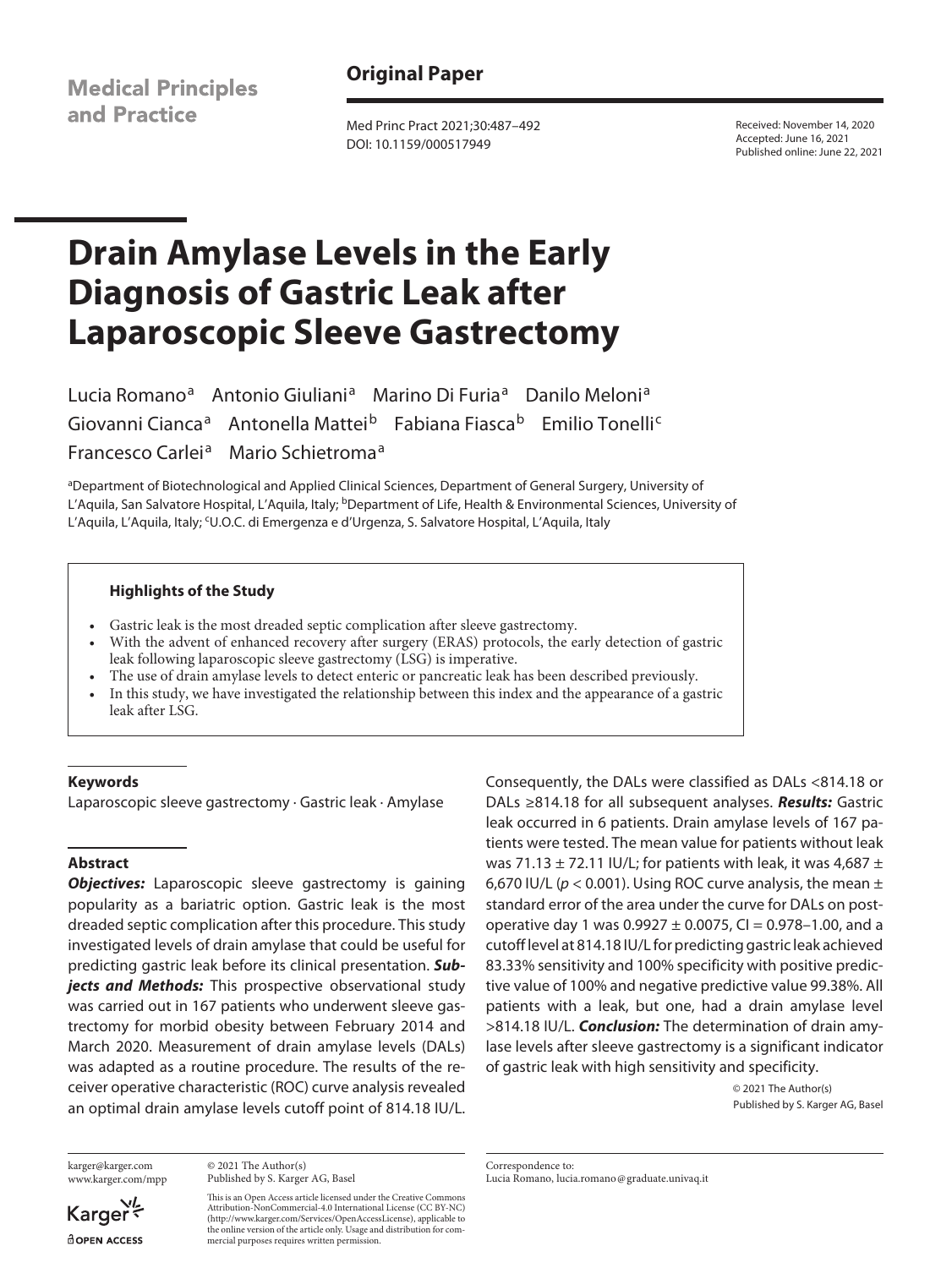#### **Introduction**

<span id="page-1-3"></span><span id="page-1-2"></span><span id="page-1-1"></span><span id="page-1-0"></span>Laparoscopic sleeve gastrectomy (LSG), first described by Gagner et al. [\[1\]](#page-5-0), is currently one of the most common surgical bariatric procedures for the treatment of severe obesity [[2](#page-5-1), [3](#page-5-2)]. Among its complications, the most frequent is gastric leak, which has a rate between 0 and 7% [\[4,](#page-5-3) [5\]](#page-5-4) and that can lead to abdominal sepsis or chronic gastric fistula [\[6,](#page-5-5) [7\]](#page-5-6). Other complications, such as hemorrhage  $(1.0-1.2\%)$  and strictures  $(0.6-1\%)$ , are less frequent [\[8,](#page-5-7) [9](#page-5-8)]. With the advent of enhanced recovery after surgery (ERAS) protocols, the early detection of gastric leak following LSG is imperative. Ideally, the methods used to predict leaks should be inexpensive, safe, and easily repeatable. One of the main objectives of current research is to propose an early predictor of this complication.

<span id="page-1-6"></span><span id="page-1-5"></span><span id="page-1-4"></span>Amylase is a digestive enzyme found in low concentrations in blood (<500 IU/L) but high concentration in saliva (70,000 IU/L). Thus, it is a reasonable assumption that a high concentration of amylase in a juxta-gastric suture drain would represent salivary amylase signifying a gastric leak. The use of drain amylase levels (DALs) to detect enteric or pancreatic leak has been described in multiple previous article [\[1](#page-5-0)0, [11\]](#page-5-0). Moreover, elevated DALs have been associated with leaks in bariatric surgery. Indeed, a high concentration of DALs after Roux-en-Y gastric bypass (RYGB) has been associated with gastrojejunal leak [\[1](#page-5-0)[2,](#page-5-1) [1](#page-5-0)[3\]](#page-5-2). However as far as we are aware no studies have investigated the relationship between DALs and the appearance of a gastric leak after LSG. Isil et al. [\[1](#page-5-0)[4\]](#page-5-3) monitored DALs for early diagnosis of gastric leaks in sleeve gastrectomy in a small number of rats. Moreover, amylase levels are different in humans and rats. Phuong et al. [[1](#page-5-0)[5\]](#page-5-4) is a poster reported the normal range of DALs after LSG in 246 patients. Six patients (2.4%) have had a postoperative bleeding event, but none of the patients experienced staple line leak. The aim of this prospective observational study was to ascertain whether routine determination of DALs on postoperative day (POD) 1 after LSG could help predict gastric leak before its clinical presentation.

#### <span id="page-1-8"></span><span id="page-1-7"></span>**Methods**

We performed a prospective, single center, observational clinical study in 167 consecutive obese patients, who underwent LSG in our center between February 2014 and March 2020. The inclusion criteria were body mass index >40 kg/m<sup>2</sup> or 35 kg/m<sup>2</sup> with at least 1 obesity-related comorbidity. We considered as contraindi<span id="page-1-9"></span>cations to LSG severe gastroesophageal reflux disease and Barrett's esophagus [[1](#page-5-0)[6\]](#page-5-5). Before surgery, patients underwent evaluations by a multidisciplinary team (composed of a psychologist, endocrinologist, gastroenterologist, and nutritionist). The study protocol was approved by the Ethics Committee of the Faculty of the University of L'Aquila, and all patients gave their written informed consent to participate in the study.

#### *Operative Technique*

Our surgical technique has been previously described [[4](#page-5-3)]. All patients were double checked with a methylene blue test and upper gastrointestinal transit (X-ray, computed tomography scan, or endoscopy) on POD2, and if no leakage was detected, a liquid diet was started. The drain was removed on the next day.

Patients were discharged on POD5. We collected a database, including gender, age at the time of surgery, comorbidities, duration of the surgical procedure, eventual conversion from laparoscopic to open procedure, and duration of hospitalization. An intention-to-treat analysis was performed; patients who required conversion to open procedure were included in the analysis. Measurement of drain amylase levels from a silicone suction drain (10- Fr Jackson-Pratt drain) placed along the vertical staple line was adopted as a routine procedure. An aliquot of drainage was sent early in the morning of POD1 to the laboratory for amylase determination. The optimal drain amylase levels cutoff values for gastric leak after LSG were calculated using a receiver operative characteristic (ROC) curve analysis. The Youden Index (sensitivity + specificity − 1) was used to select a threshold to estimate sensitivity and specificity. The results of the ROC curve analysis revealed an optimal drain amylase levels cutoff point of 814.18 IU/L. Consequently, the DALs were classified as DALs <814.18 or DALs ≥814.18 for all subsequent analysis. Stapling line leak was defined as a leak of contrast material shown by upper gastrointestinal radiography and/or computed tomography scan. Comparison between gastric leak and non-gastric leak groups after LSG was performed. Therefore, the primary endpoint of the study was to evaluate the importance of DALs in predicting gastric leak. The 30-day hospital morbidity and mortality rate were assessed and patients were contacted 30 days after discharge to evaluate complications.

#### *Statistical Analysis*

The characteristics of the study sample were analyzed using descriptive statistics. The discrete and nominal variables were expressed using frequencies and percentages; continuous variables were expressed as means and standard deviations. The Wilcoxon rank-sum test was performed for testing differences between groups, according to the presence or absence of gastric leak. ROC curve analysis was performed, and the respective areas under the curve (AUC) with standard errors and 95% confidence intervals were calculated to evaluate the predictive value of drain amylase levels on POD1 for the diagnosis of gastric leak as postoperative complication. If the confidence interval did not include the 0.5 value, the parameter had an ability to distinguish between the 2 groups (presence or absence of gastric leak). The sensitivity and specificity of this parameter were calculated. Positive predictive value and negative predictive value were calculated for the specific sensitivity and specificity, considering the disease prevalence. The maximal Youden index (sensitivity + specificity − 1) was calculated to establish cutoff values. A parameter for which the AUC was equal to 0.05 was not predictive of gastric leak; on the contrary,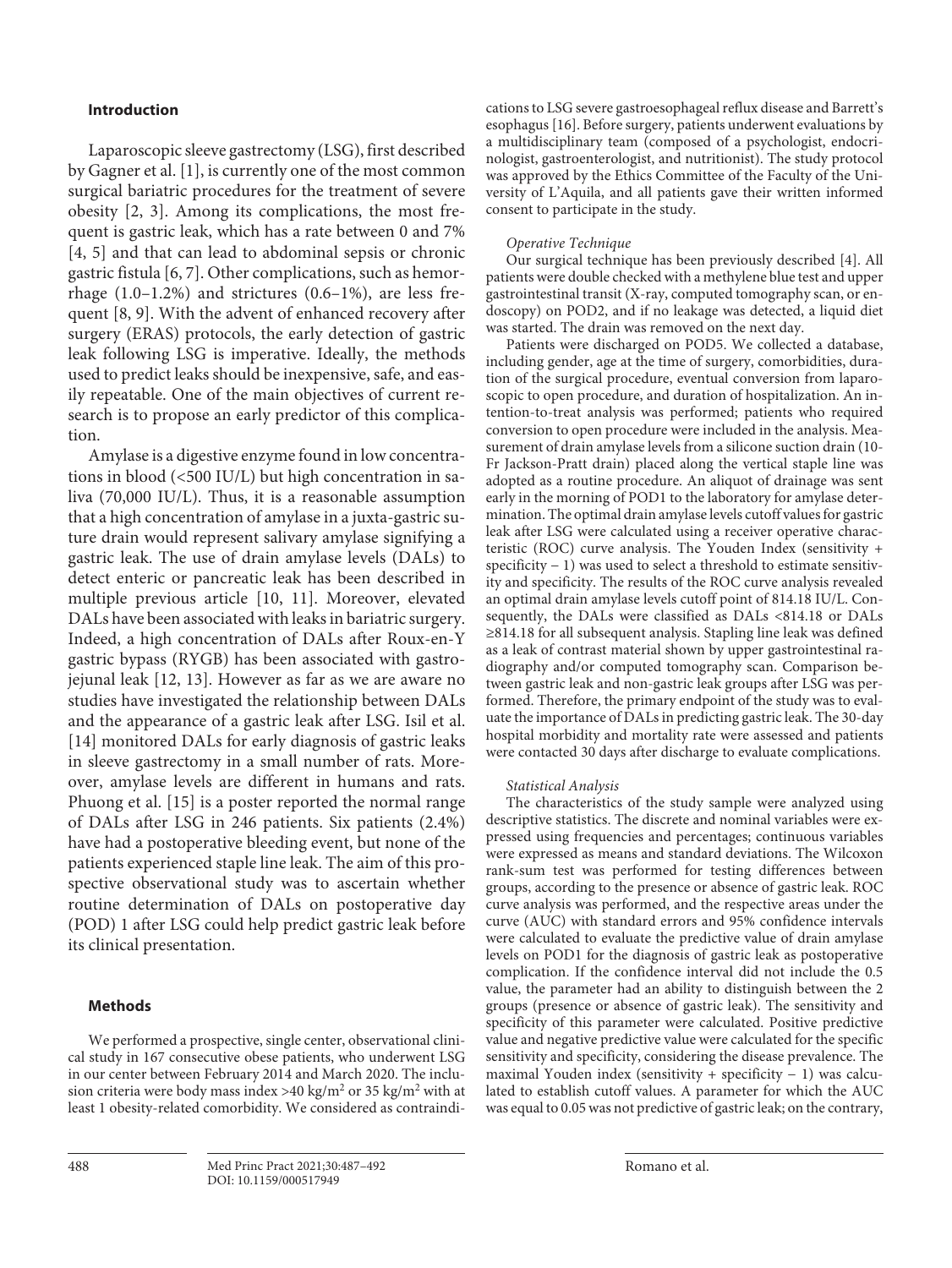**Table 1.** Baseline clinical characteristics of the patients  $(N = 167)$ 

|                                | Gastric leak<br>$(n=6)$ | No gastric leak<br>$(n = 161)$ | p value |
|--------------------------------|-------------------------|--------------------------------|---------|
| Age, years*                    | $46 \pm 12$             | $44\pm19$                      | 0.633   |
| Gender, $n$ $(\%)$             |                         |                                |         |
| Female                         | 5(83.33)                | 102(63.35)                     | 0.317   |
| Male                           | 1(16.67)                | 59 (36.6)                      |         |
| $BMI^*$                        | $40.05 \pm 2.42$        | $42.15 \pm 4.78$               | 0.242   |
| Comorbidities, $n$ (%)         |                         |                                |         |
| Type 2 DM                      | 2(33.33)                | 40 (24.84)                     | 0.637   |
| Hypertension                   | 2(33.33)                | 43 (26.70)                     | 0.666   |
| Dyslipidemia                   | 3(50.00)                | 63(39.13)                      | 0.636   |
| Obstructive sleep apnea        | 3(50.00)                | 66 (40.99)                     | 0.619   |
| Intraoperative blood loss, mL* | $34.11 \pm 3.24$        | $33.61 \pm 8.20$               | 0.768   |
| Conversion, $n$ $(\%)$         |                         | 3(1.86)                        |         |
| Operative time, min*           | $60.22 \pm 14.12$       | $58.31 \pm 11.60$              | 0.478   |
| Hospital stay, days*           | $19.61 \pm 10.80$       | $4.52 \pm 1.10$                | < 0.001 |

BMI, body mass index; DM, diabetes mellitus. \* Mean ± standard deviation.

**Table 2.** Mean values of DALs on POD1 between the 2 groups (absence or presence of gastric leak)

| Parameter                                                                     | Total           | Gastric leak       | $p$ value*           |        |
|-------------------------------------------------------------------------------|-----------------|--------------------|----------------------|--------|
|                                                                               | $(N = 167)$     | absent $(n = 161)$ | present $(n = 6)$    |        |
| DALs, $IU/L$ , mean $\pm$ SD                                                  | 236.97±1,444.94 | $71.13 \pm 72.11$  | $4,687.05 \pm 6,670$ | <0.001 |
| DALs, drain amylase levels; POD, postoperative day. * Wilcoxon rank-sum test. |                 |                    |                      |        |

a parameter for which the AUC was closest to 1 was the most predictive of gastric leak.

Statistical analyses were carried out using Stata Statistical Software: Release 15 (Stata Corp LP, College Station, TX, USA). All the tests were 2-tailed, and *p* values <0.05 were considered statistically significant.

#### **Results**

We included in the study 167 patients, of whom 107 (64%) were females and 60 (35.9%) were males, with a mean age of  $45 \pm 17$  years. Gastric leak was observed in 6 (3.59%) patients. We noted that the gastric leak rate was related to the learning curve because we diagnosed 4 leaks in the first 50 cases (8%) and 2 among the cases 51–167 (1.7%). In 1 patient, leakage was diagnosed on POD5; in 2 patients on POD6; in 2 patients on POD8, and in 1 patient on POD10. Therefore, 83.3% of the gastric leaks occurred between POD6 and POD10. The patients with gastric leak were endoscopically treated, with a doublepigtail drainage. Further complications (intra-abdominal

The 2 groups of patients (gastric leak and no gastric leak) were compared in terms of age, gender, BMI, comorbidities, intraoperative blood loss and operative time, and no significant differences were reported, whereas the duration of hospitalization was significantly longer in the gastric leak group ( $p < 0.001$ ). These data are showed in Table 1. One patient (0.59%) of the gastric leak group died in hospital on the 30th day because of a massive pulmonary embolism due to sepsis.

The mean values for POD1 DALs in 167 patients were  $236.97 \pm 1,444.94$  IU/L. The mean values in 161 patients in whom a leak did not develop were  $71.13 \pm 72.11$  IU/L. The 6 patients with a proved leak had a mean drain amylase of  $4,687.05 \pm 6,670$  IU/L. This difference was significant at *p* < 0.001 (Table 2).

Using ROC curve analysis, the mean ± standard error of the area under the curve for DALs on POD1 was 0.9927

abscesses) were observed in 2 cases (33.3%). The abscess was radiologically drained in 1 case, while the other case required laparoscopic surgical toilette and drainage. In these 2 patients, leakage was diagnosed on POD5 and POD6.

Drain Amylase after Sleeve Gastrectomy Med Princ Pract 2021;30:487–492 489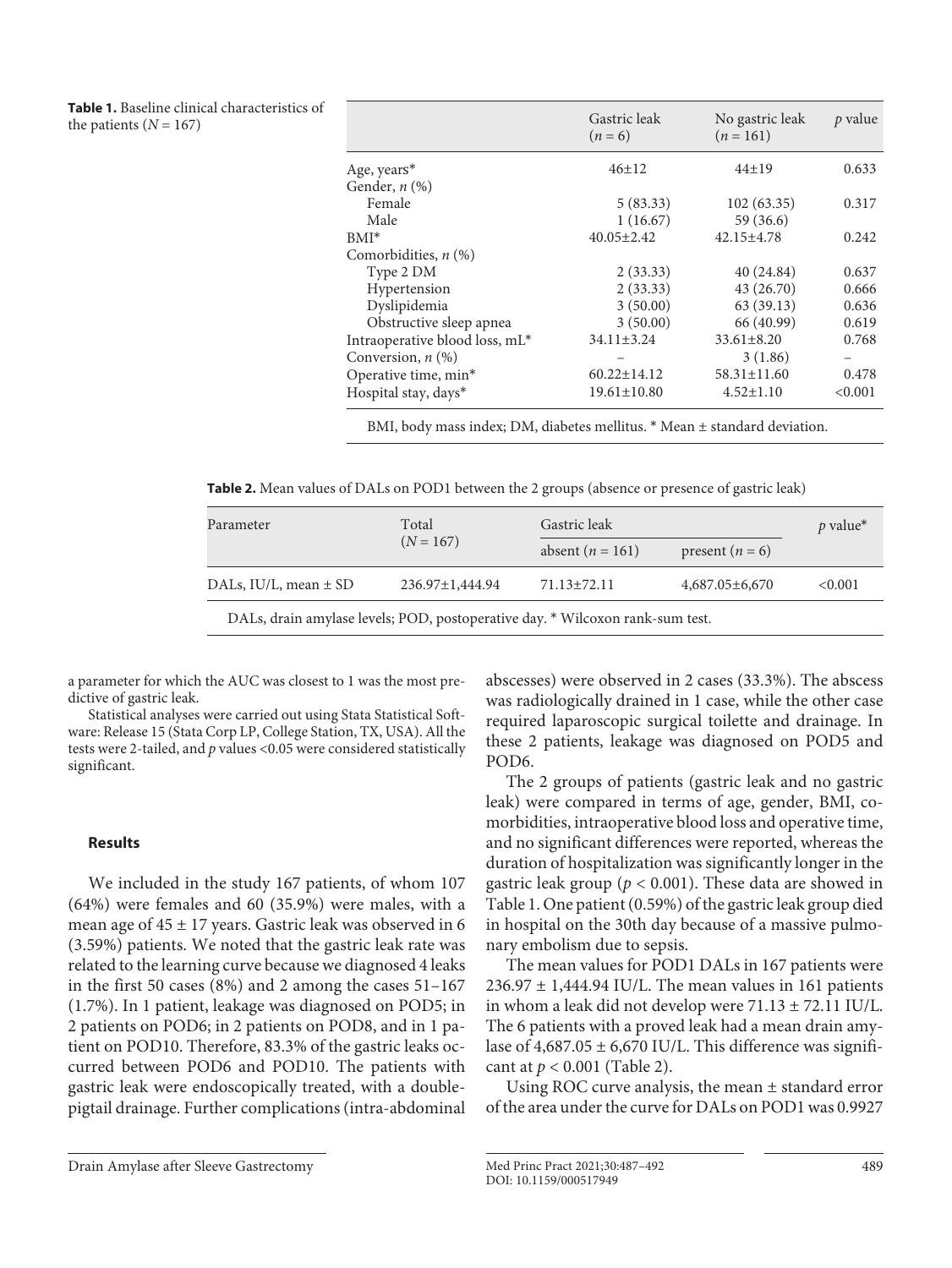**Table 3.** Results of ROC curve analysis showing the predictive value of DALs on POD1 for absence/presence of gastric leak after LSG

| Parameter  | AUC.   | 95% CI                         | <b>SE</b> | Cutoff<br>value | Sensitivity, Specificity, PPV,<br>$\%$ | $\%$ | $\%$ | NPV,<br>$\%$ |
|------------|--------|--------------------------------|-----------|-----------------|----------------------------------------|------|------|--------------|
| DALs, IU/L | 0.9927 | $0.978 - 1.00$ $0.0075$ 814.18 |           |                 | 83.33                                  | 100  | 100  | 99.38        |

ROC, receiver operating characteristic; DALs, drain amylase levels; POD, postoperative day; LSG, laparoscopic sleeve gastrectomy; AUC, area under the curve; CI, confidence interval; SE, standard error; PPV, positive predictive value; NPV, negative predictive value.



**Fig. 1.** Receiver operating characteristic (ROC) curve postoperative day 1.

 $\pm$  0.0075, CI = 0.978-1.00, and a cutoff level at 814.18 IU/L for predicting gastric leak achieved 83.33% sensitivity and 100% specificity with positive predictive value of 100% and NPV 99.38% (Table 3; Fig. 1). Only 1 of 6 patients with a gastric leak had drain amylase value <814.18 IU/L, and none of patients without gastric leak had drain amylase value ≥814.18 IU/L.

Three patients were readmitted for leak. One was a patient with a normal drain amylase who was readmitted on POD8. This probably represents a delayed leak. The second (POD8) and third (POD10) readmission concerned 2 patients in whom the drain amylase values were elevated, but subsequent contrast study demonstrated no leak. Three patients (1.79%) required conversion from laparoscopic to open procedure, 2 out of the first 50 cases (4%) of the series, and 1 among cases 51–167 (0.86%). The conversion occurred because of technical difficulties with fundus dissection due to periesophagitis or prepyloric lesion during greater curvature dissection or hemorrhage for lesion of short gastric vessels. In none of these converted cases, gastric leak occurred.

#### **Discussion**

<span id="page-3-1"></span><span id="page-3-0"></span>The leakage of the staple line after LSG increases mortality, morbidity, and hospital stay [\[1](#page-5-0)[7](#page-5-6)]. The reported leak rate is 0–7% [\[5\]](#page-5-4). In our study, this rate was 3.59% (6/167). The diagnosis of leakage is nowadays still based on clinical signs (pain, fever, and tachycardia), laboratory findings (leukocytosis), methylene blue test, and upper gastrointestinal radiography or CT scan. These diagnostic tools could cause significant delays in diagnosis [\[1](#page-5-0)[8,](#page-5-7) [1](#page-5-0)[9](#page-5-8)], as the early clinical symptoms are very subtle [[1](#page-5-0)[8,](#page-5-7) [2](#page-5-1)0]. Aurora et al. [[8\]](#page-5-7) noticed that 50% of gastric leaks occur after POD10. Also, in our case, 83.3% of the gastric leaks occurred between POD6 and POD10. Therefore, a useful indicator could help in the early diagnosis of the leakage before the onset of clinical signs.

<span id="page-3-2"></span>Many studies have shown that inflammatory scores can improve the accuracy of complication prediction after bariatric surgery [\[2](#page-5-1)[1](#page-5-0)–[2](#page-5-1)[4](#page-5-3)]. The determination of amylase in the drain liquid apparently may be an inexpensive and easily available tool (in the same way as inflammatory markers) to help in this regard. The use of the DALs to detect leaks is based on the presence of abundant salivary amylase in the gastric juice, especially in individuals who undergo gastric resection or gastroplasty. under physiologic conditions, salivary amylase is denatured in the gastric PH, but its levels within the stomach remain high for several hours [\[2](#page-5-1)[5\]](#page-5-4).

There are no validated cutoff values for drain amylase. The cutoff value, adopted by Ribeiro et al. [\[1](#page-5-0)[3\]](#page-5-2) (3 times higher than the serum levels) after RYGB, was based in previously reported studies to detect leaks in upper gastrointestinal and pancreatic surgeries [\[2](#page-5-1)[6,](#page-5-5) [2](#page-5-1)[7\]](#page-5-6). Maher et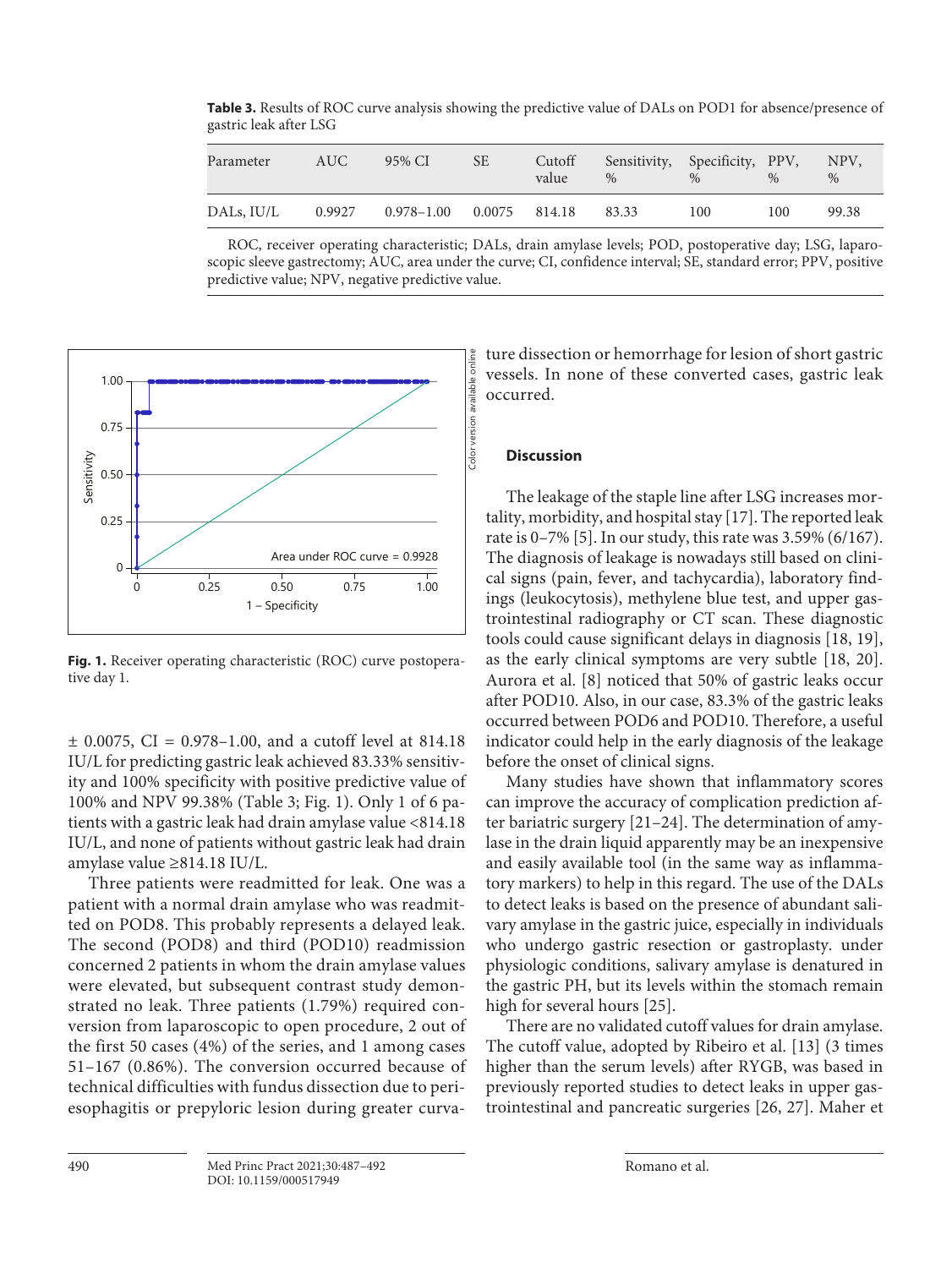al. [[1](#page-5-0)[2](#page-5-1)] state that "multiple analyses of drain amylase values in patients with and without anastomotic leak, after RYGB, revealed that the best discrimination between the 2 groups occurred when we chose a value of 400 IU/L as the top of the normal range." Phuong et al. [\[1](#page-5-0)[5\]](#page-5-4) are of the opinion that although they have not experienced gastric leak in their patients after LSG, DALs above 182 IU/L were statistically outliers (above 1 standard deviation).

In our study, the optimal DAL cutoff was calculated on POD1 using an ROC curve analysis which revealed an optimal DAL cutoff point of 814.18 IU/L. In previous studies, drain amylase monitoring was useful in esophagectomy and pancreaticoduodenectomy [\[2](#page-5-1)[6](#page-5-5), [2](#page-5-1)[8](#page-5-7)]. Also, the determination of the DALs after RYGB is a significant indicator of leaks. Maher et al. [\[1](#page-5-0)[2\]](#page-5-1) concluded that DALs are a simple and low-cost adjunct with high sensitivity and specificity that can help identify patients who may have a leak after gastric bypass surgery.

So, though DALs are a reliable early predictor of anastomotic leakage in esophagectomy, pancreaticoduodenectomy and RYGB for sleeve gastrectomy have not yet been studied. Therefore, our work is the first prospective study that evaluates the DALs in patients undergone LSG. The measurement of amylase levels from a drain appears to be sensitive (83.33%) and mostly specific (100%) in detection of postoperative leak if the amylase level is ≥814.14 IU/L. The sensitivity of 83.33% in our series may be understated because the 1 patient with a drain amylase <814.18 IU/L probably had a delayed anastomotic leak that occurred after discharge.

The study of Maher et al. [[1](#page-5-0)[2](#page-5-1)] reported that two-thirds of patients have an elevated DALs (>400 IU/L) without a leak. They are of the opinion that in patients without leak, possible sources include pancreatic origin from dissection of the posterior stomach away from the pancreas, spilled saliva at the time of construction of the anastomosis. These issues are not present in LSG. We did not observe any "false positives." Therefore, the measurement of DALs is a simple, quick and inexpensive test to evaluate for gastric suture integrity. When used routinely on POD1, a DAL may identify gastric leak at an early stage in asymptomatic patients, as demonstrated in 83.3% of patients in our series.

This study, being a preliminary study, had certain limitations. First, it was a single-center study with a limited sample size that restricts the statistical power of our analysis. Second, the amylase assay kit used in this study does not distinguish salivary and pancreatic amylase. Finally, the cutoff values of DALs in different studies may be different because of the cumulative number of patients.

Thus, although these findings are interesting, they need verification in a larger sample. Additional studies at other institutions are needed to evaluate drain amylase values as an accurate and early predictor of gastric leak. Furthermore, there is a need to compare the accuracy of DALs with inflammatory scores in predicting gastric leak. In this regard, preliminary results in our laboratory suggest that the prognostic accuracy of DALs is similar inflammatory markers (C-reactive protein, procalcitonin, fibrinogen, white blood cells, and neutrophil-to-lymphocyte ratio). A nomogram for predicting surgical complications in bariatric surgery patients that incorporates not only clinical indicators [[2](#page-5-1)[9](#page-5-8)], but also biochemical markers (DALs, C-reactive protein, procalcitonin, etc.) will further improve predictive accuracy.

# **Conclusions**

Gastric leak after LSG could be associated with severe complications, that is, intra-abdominal abscess, so it is important to detect the problem as soon as possible to treat it early. Clinical sign, laboratory tests, and radiological examinations could delay the diagnosis. Elevated drain amylase levels at POD1 could help in early detection of gastric leak after LSG. Based on the results of this study, the protocol for our patients without clinical symptoms (no pain, no fever, no tachycardia) is as follows:

- 1. Patients with normal DALs on POD1 are discharged on POD2 or POD3 without undergoing an upper gastrointestinal transit test.
- 2. Patients with high values of DALs on POD1 undergo an upper gastrointestinal transit test. If a gastric leak is reported, we manage it with endoscopic placement of a double-pigtail drainage. If no leak is reported, if DALs are still high, another radiographic test is performed in POD5 or POD6. If this control is still negative, the patient is discharged and followed by outpatient checks. Otherwise, if DALs return to normal, the patient is discharged without controls.

We believe that this protocol system with team-based approaches (endoscopist, radiologist, and surgeon) could quickly identify, manage postoperative gastric leak after LSG, and could form the basis of the ERAS protocol.

# **Statement of Ethics**

The study protocol was approved by the Ethics Committee of the University of L'Aquila, and all patients gave their written informed consent to participate in the study.

Drain Amylase after Sleeve Gastrectomy Med Princ Pract 2021;30:487–492 491